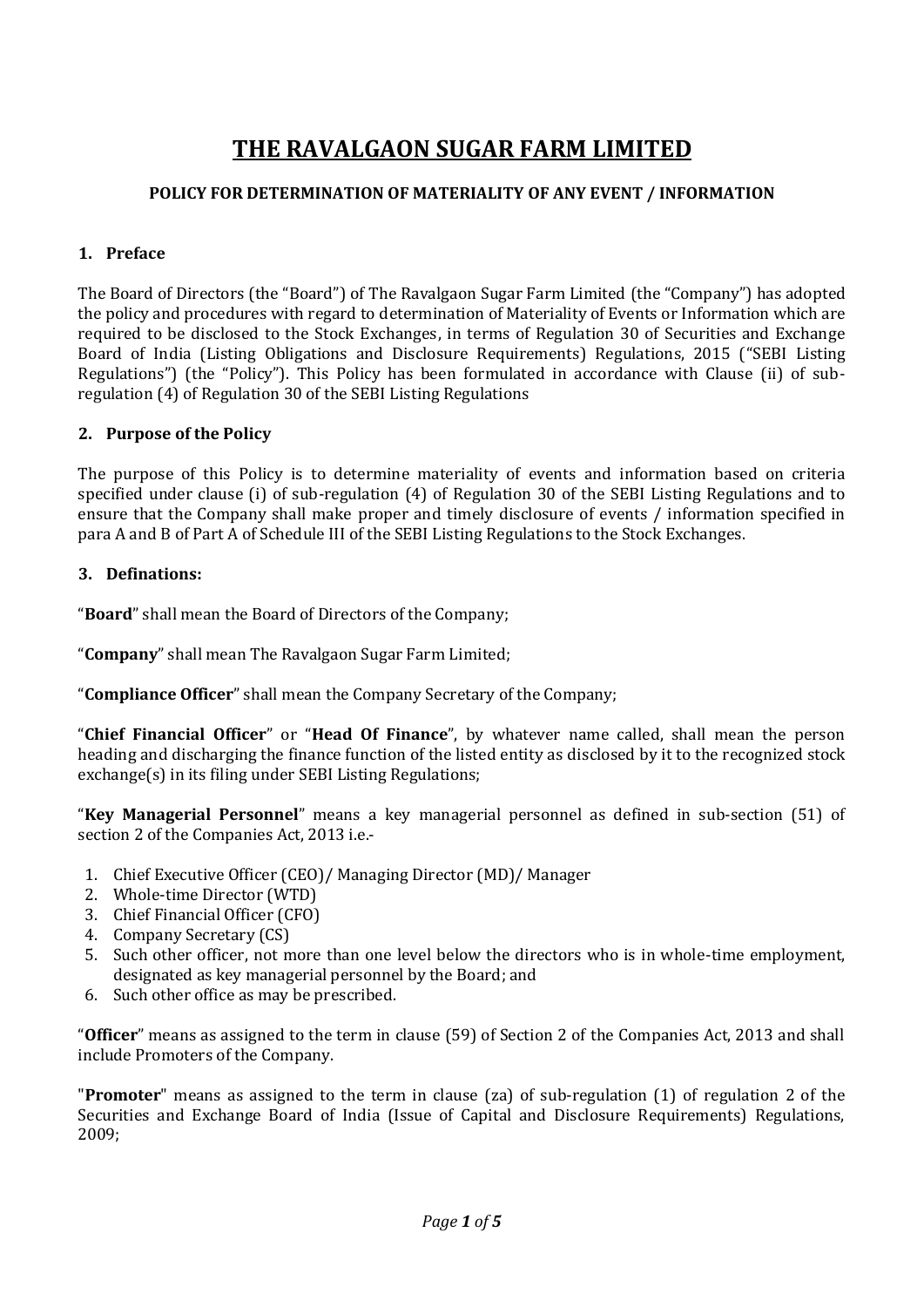# **4. Criteria for determination of materiality of events / information**

The Company shall consider the criteria as specified in clause (i) of sub-regulation 4 of Regulation 30 of the SEBI Listing Regulations for determination of materiality of events / information.

#### **5. Disclosure of events or information**

- **A. The following shall be events / information (specified in para A of Part A of Schedule III to the SEBI Listing Regulations) upon occurrence of which the Company shall make disclosure to the Stock Exchanges without any application of the guidelines for materiality:**
	- 1) Acquisition(s) (including agreement to acquire), Scheme of Arrangement (amalgamation/ merger/ demerger/restructuring), or sale or disposal of any unit(s), division(s) or subsidiary of the listed entity or any other restructuring.

Explanation: For the purpose of this sub-para the word acquisition" shall mean-

- i. acquiring control of the Company, whether directly or indirectly; or
- ii. acquiring or agreeing to acquire shares or voting rights in, a company, whether directly or indirectly, such that –
	- a. the Company holds shares or voting rights aggregating to five per cent or more of the shares or voting rights in the company; or
	- b. there has been a change in holding from the last disclosure made under sub clause (a) of clause (ii) above and such change exceeds two per cent of the total shareholding or voting rights in the company.
- 2) Issuance or forfeiture of securities, split or consolidation of shares, buyback of securities, any restriction on transferability of securities or alteration in terms or structure of existing securities including forfeiture, reissue of forfeited securities, alteration of calls, redemption of securities etc.
- 3) Revision in Rating(s).
- 4) Outcome of Meetings of the Board of the Company held to consider the following:
	- a) declaration of dividends and/or cash bonuses recommended or declared or the decision to pass any dividend and the date on which dividend shall be paid/dispatched;
	- b) any cancellation of dividend with reasons thereof;
	- c) the decision on buyback of securities;
	- d) the decision with respect to fund raising proposed to be undertaken;
	- e) increase in capital by issue of bonus shares through capitalization including the date on which such bonus shares shall be credited/dispatched;
	- f) reissue of forfeited shares or securities, or the issue of shares or securities held in reserve for future issue or the creation in any form or manner of new shares or securities or any other rights, privileges or benefits to subscribe to;
	- g) short particulars of any other alterations of capital, including calls;
	- h) financial results;
	- i) decision on voluntary delisting by the listed entity from stock exchange(s);
- 5) Agreements (viz. shareholder agreement(s), joint venture agreement(s), family settlement agreement(s) (to the extent that it impacts management and control of the listed entity), agreement(s)/treaty(ies)/contract(s) with media companies) which are binding and not in normal course of business, revision(s) or amendment(s) and termination(s) thereof;
- 6) Fraud/defaults by promoter or key managerial personnel or by listed entity or arrest of key managerial personnel or promoter;
- 7) Change in Directors, Key Managerial Personnel, Auditor and Compliance Officer;
- 8) In case of resignation of the auditor of the listed entity, detailed reasons for resignation of auditor, as given by the said auditor, shall be disclosed by the listed entities to the stock exchanges as soon as possible but not later than twenty four hours of receipt of such reasons from the auditor.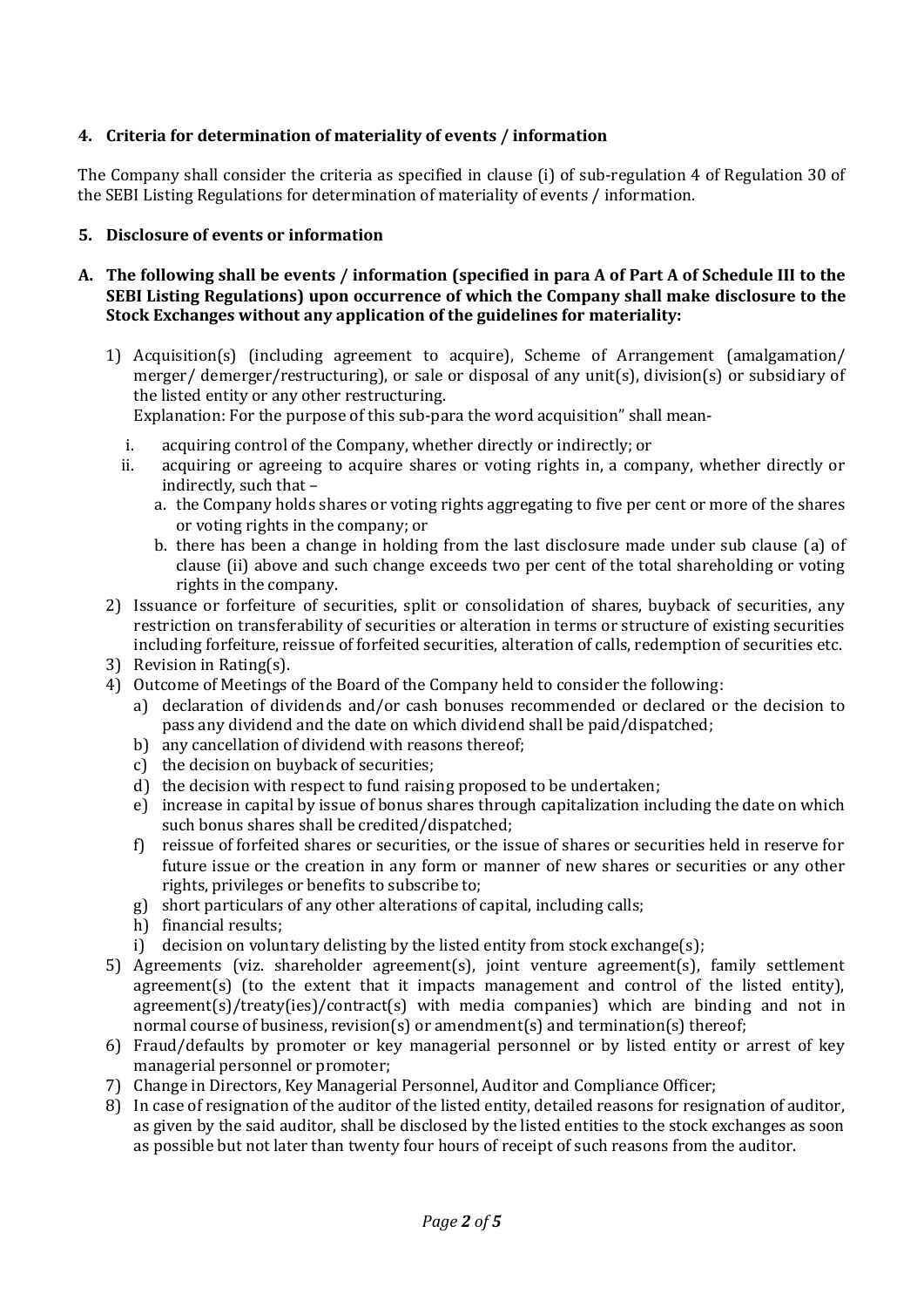- 9) Resignation of director including reasons for resignation: In case of resignation of an independent director of the listed entity, within 7 days from the date of resignation, the following disclosures shall be made to the stock exchanges by the listed entities:
	- i. Detailed reasons for the resignation of independent directors as given by the said director shall be disclosed by the listed entities to the stock exchanges.
	- ii. The independent director shall, along with the detailed reasons, also provide a confirmation that there is no other material reasons other than those provided.
	- iii. The confirmation as provided by the independent director above shall also be disclosed by the listed entities to the stock exchanges along with the detailed reasons as specified in subclause (i) above;
- 10) Appointment or discontinuation of share transfer agent;
- 11) Corporate debt restructuring;
- 12) One time settlement with a bank;
- 13) Reference to BIFR and winding-up petition filed by any party / creditors;
- 14)Issuance of Notices, call letters, resolutions and circulars sent to shareholders, debenture holders or creditors or any class of them or advertised in the media by the listed entity;
- 15) Proceedings of Annual and Extraordinary General Meetings of the listed entity;
- 16) Amendments to memorandum and articles of association of listed entity, in brief; and
- 17) Schedule of Analyst or institutional investor meet and presentations on financial results made by the listed entity to analysts or institutional investors.
- 18) Events as specified in the SEBI Listing Regulations in relation to the corporate insolvency resolution process (CIRP) of a listed corporate debtor under the Bankruptcy and Insolvency Code 2016.
- 19) Such other information / events as may be specified under SEBI Listing Regulations from time to time.

#### **B. The following shall be events / information (specified in para B of Part A of Schedule III to the SEBI Listing Regulations) upon occurrence of which the Company shall make disclosure to the Stock Exchanges after following the procedural guidelines as given in point 5C of this Policy:**

- 1) Commencement or any postponement in the date of commencement of commercial production or commercial operations of any unit/division;
- 2) Change in the general character or nature of business brought about by arrangements for strategic, technical, manufacturing, or marketing tie-up, adoption of new lines of business or closure of operations of any unit/division (entirety or piecemeal);
- 3) Capacity addition or product launch;
- 4) Awarding, bagging/ receiving, amendment or termination of awarded/bagged orders/contracts not in the normal course of business;
- 5) Agreements (viz. loan agreement(s) (as a borrower) or any other agreement(s) which are binding and not in normal course of business) and revision(s) or amendment(s) or termination(s) thereof;
- 6) Disruption of operations of any one or more units or division of the listed entity due to natural calamity (earthquake, flood, fire etc.), force majeure or events such as strikes, lockouts etc.;
- 7) Effect(s) arising out of change in the regulatory framework applicable to the listed entity;
- 8) Litigation(s) / dispute(s) / regulatory action(s) with impact;
- 9) Fraud/defaults etc. by Directors (other than key managerial personnel) or employees of listed entity;
- 10) Options to purchase securities including any ESOP/ESPS Scheme;
- 11) Giving of guarantees or indemnity or becoming a surety for any third party;
- 12) Granting, withdrawal, surrender, cancellation or suspension of key licenses or regulatory approvals.
- 13) Such other information / events as may be specified under SEBI Listing Regulations from time to time.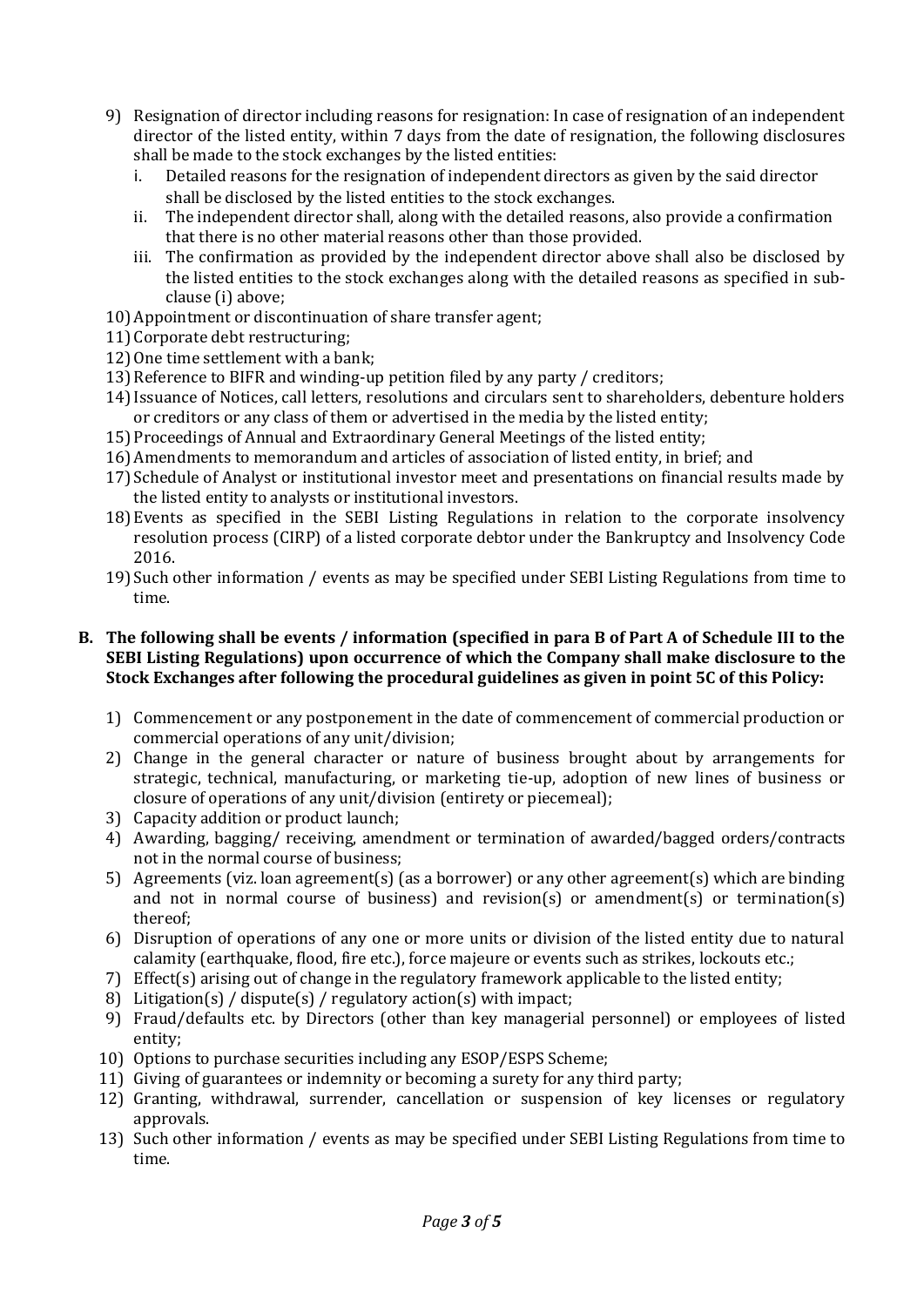#### **C. The Events as enumerated in point 5 (B) above shall be considered material only on application of the following guidelines:**

- a) the omission of an event or information, which is likely to result in discontinuity or alteration of event or information already available publicly; or
- b) the omission of an event or information is likely to result in significant market reaction if the said omission came to light at a later date; or
- c) in case where the criteria specified in sub-clauses (a) and (b) are not applicable , an event/information may be treated as being material if in the opinion of the Board , the event/information is considered material.

## **D. Any other Information/Event viz. major development that is likely to affect business:**

Events/ Information that may include but are not restricted to:

- 1) any change of accounting policy that may have a significant impact on the accounts, etc. and brief details thereof;
- 2) Any other information which is exclusively known to the Company which may be necessary to enable the holders of securities of the Company to appraise its position and to avoid the establishment of a false market in such securities;

#### E. **Any other Information/Event as may be specified under SEBI Listing Regulations from time to time.**

## **6. Disclosure to the Stock Exchanges under Regulation 30 of SEBI Listing Regulations:**

- 1. Disclosure shall be made to the Stock Exchange(s) upon the occurrence of any of the above 'material events'. The disclosure shall be made as soon as possible, but not later than twenty-four hours from the occurrence of the event or information (before they are made public). In case of delay of such disclosure, explanations for the delay shall be provided.
- 2. The events or information specified under the 'outcome of meeting of the Board' (included in Para A of Part A of Schedule III specified above) shall be disclosed within thirty minutes of the conclusion of the said Board Meeting.
- 3. The event or information referred to in Para A of Part A of Schedule III of the SEBI Listing Regulations, shall be disclosed without any application of the criteria for materiality as specified above. The event or information referred to in Para B of Part A of Schedule III of the SEBI Listing Regulations, shall be disclosed upon application of the criteria for materiality.
- 4. In respect of the disclosures made above, the Company shall provide updates of material developments on a regular basis, till such time the event is resolved/ closed with relevant explanations.
- 5. In addition to the above mentioned 'material events', if in the opinion of the Board, any event or information is considered material, the same shall be disclosed to the Stock Exchanges.

# **7. Authority for making Disclosures:**

The Board has authorized Key Managerial Personnel of the Company viz i.e. Whole-Time Director and Chief Financial Officer or Company Secretary or all of them, to determine the materiality of event or information which would qualify for disclosure under regulation 30 of SEBI Listing Regulations. The contact details of the authorized personnel(s), shall also be disclosed to the stock exchange(s) and also be uploaded on the Company's website.